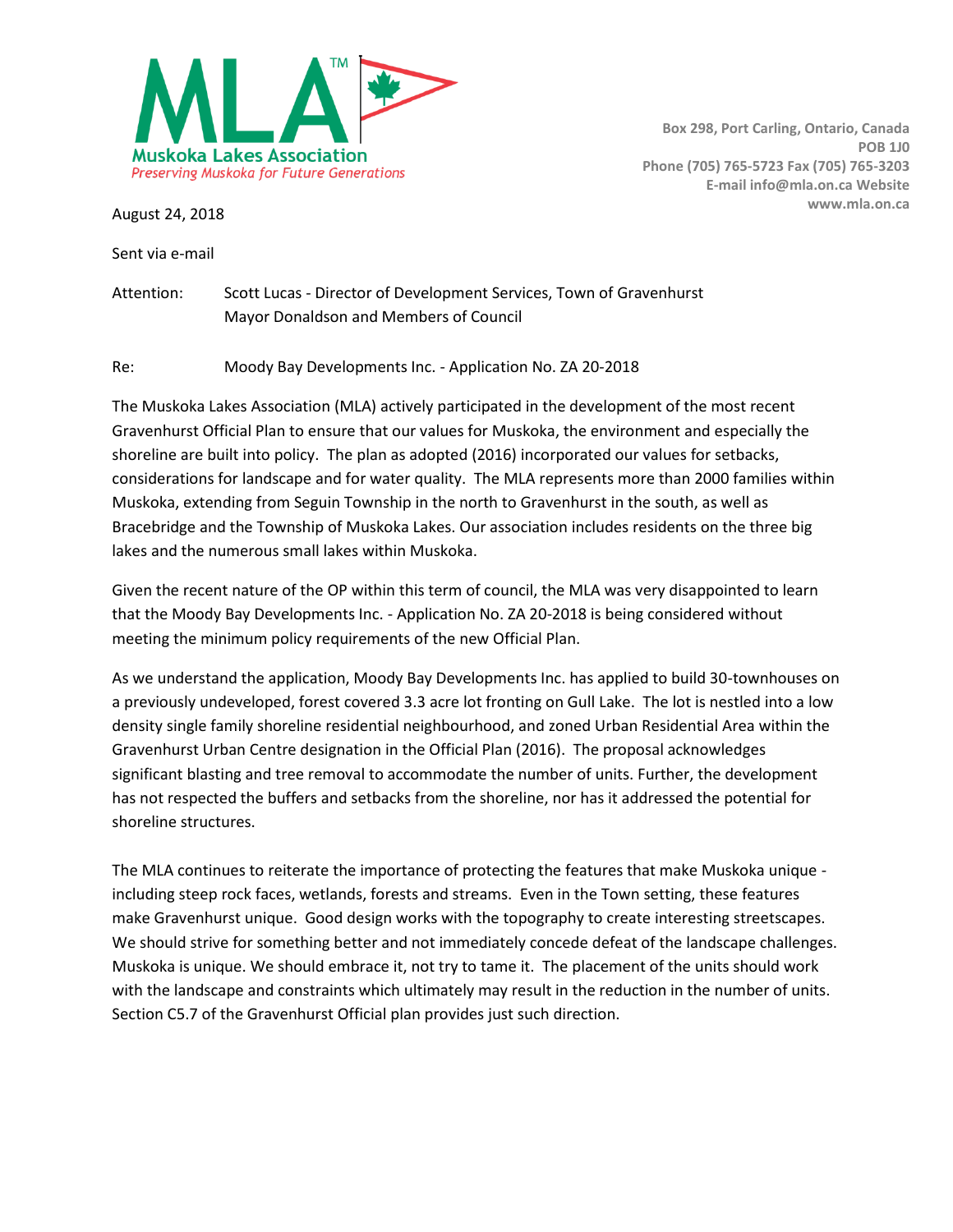"*Development shall be designed to reflect an urban scale, while respecting and incorporating, where feasible, the physical and environmental qualities that define the character of the Town.* …" Where feasible provides an out, but first one has to demonstrate why it is not feasible to maintain the physical characteristics of the site. No such rationale has been provided in the staff report.

Accordingly, on behalf of the Muskoka Lakes Association, we wish to file comments and an objection to the Moody Bay Developments Inc. proposed development on Gull Lake based on the following:

1. **The Application does not meet building setbacks.** The applicant is requesting a reduction of the setback (the distance from building to water) from **30 metres to 15 metres – a 50% reduction**. The 2016 Gravenhurst Official Plan requires a **minimum** setback of 30 metres as per policy C5.9:

> *"New waterfront development shall be subject to the provisions of Section D11, Preservation of Vegetation and Provision of Shoreline Setbacks, and Section D12, Character of the Shoreline Development, with necessary modifications to reflect the urban scale and nature of the development provided a net improvement over the existing situation is achieved where a reduced shoreline setback is proposed."*

Removal of virtually all the forest cover on the site and with reduced buffers is not preserving the environment nor is it providing a *net improvement over the existing condition* and reflecting the character of shoreline development that exists on this shoreline of Gull Lake. The development does not meet this test.

2. **The Application does not meet the shore buffer.** The applicant is requesting a reduction of the shoreline buffer from **20 metres to 12.2 metres – a 40% reduction.** The Gravenhurst Official Plan (Section D11) requires a **minimum** shoreline buffer of 20 metres, applicable even in the Gravenhurst Urban Centre. The setback and shoreline Official Plan policies are specifically designed to protect the environment and water quality. **These are vital environmental safeguards and must be upheld.** 

In their report, Staff have referenced policy I6.21.1 that requires the minimum building setback from a lake to be 30.0 metres, and that it does provide for exceptions, *"Where this setback cannot be provided due to physical conditions or existing buildings, a lesser setback may be used provided that maximum vegetative buffers between the development area and high water mark are enhanced and maintained by the landowner through Site Plan Control." As stated in the EIS and Planning Justification Report, the shoreline buffer would be retained and enhanced, where possible…..*

In this proposal, the maximum vegetative buffer of 20 m is not being adhered to so the staff report is in error*.* The Planning Council Notice specifically notes the application being for *reduced buffers*:

**The mission of the Muskoka Lakes Association is to promote the responsible use, enjoyment and conservation of the unique Muskoka environment.**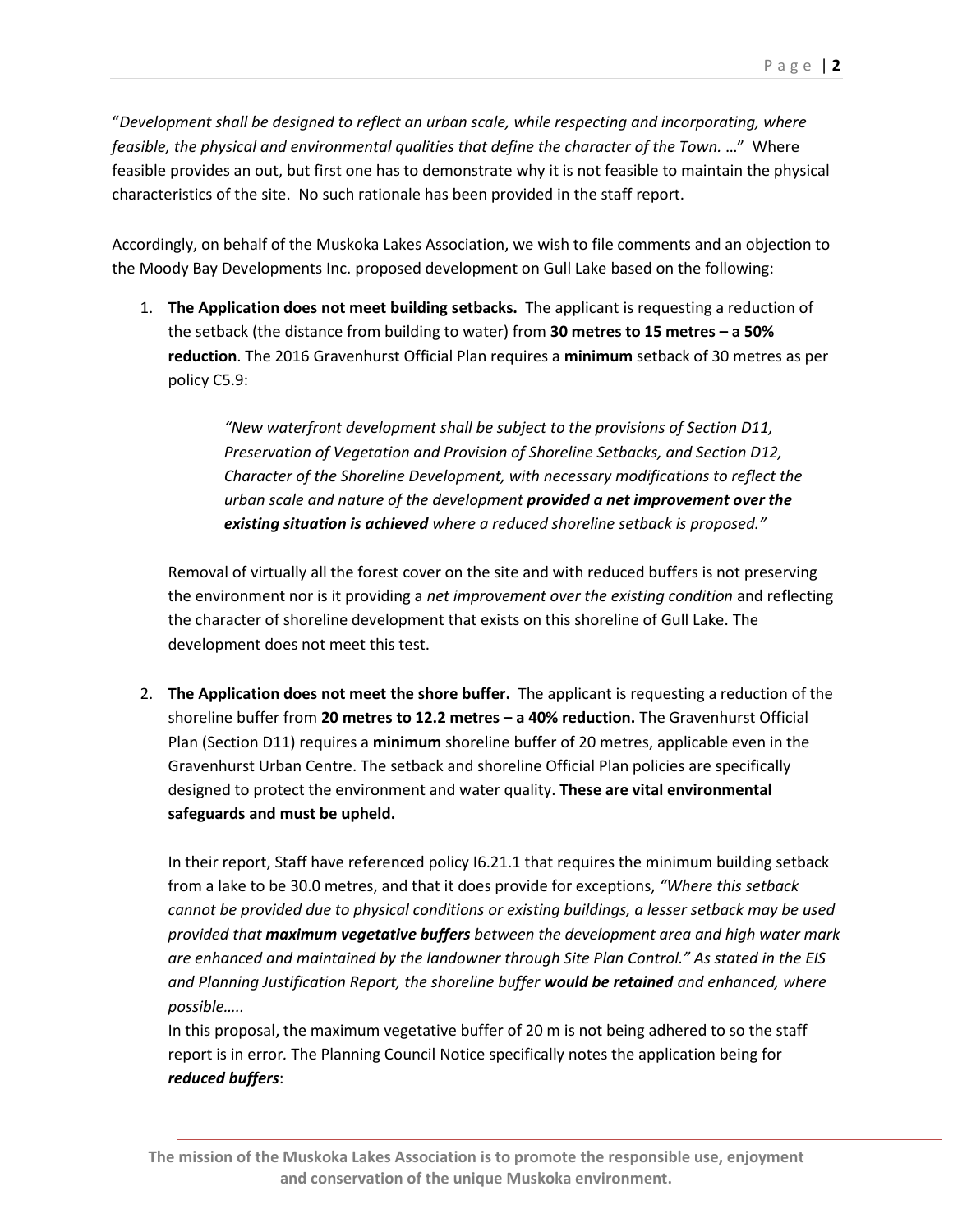*The proposed amending By-law would rezone the properties from Commercial Special Purpose (C-4) to Residential Multiple Two (RM-2) with a Special Provision to reduce the setback from the lake from 30.0 metres to 15.0 metres and to reduce the depth of the shoreline buffer from 20.0 metres to 12.2 metres, as shown on the attached sketch dated August 7th, 2018*

3. **Has the application applied source conveyance and end of pipe measures? Section** I6.22.4 of the official plan identifies that "*Management of stormwater on site is an important component*  leading to shoreline protection. As a condition of approval, including the issuance of building *permits, appropriate stormwater controls, conveyance and end of pipe measures shall be implemented; to ensure that increased runoff does not reach the lake*". A storm pond is depicted in the notice but a **comprehensive source, conveyance and where required end of pipe solution** must be designed and implemented.

The MLA was clear in our response to the OP Review that enhanced storm water controls must form the next wave of water quality improvements and as provisions were included in the OP, we expect them to be designed and incorporated into all new and redeveloping sites as provided for in the OP. A storm pond will not replace a forest in managing runoff into Gull Lake. A reduced buffer will not be sufficient to protect the lake under a construction and completed development scenarios.

- **4. The application is not compatible with the low density neighbourhood.** The construction of 30 townhouses on 3.3 acres is not compatible with the historic nature of the single-family homes and cottages on Gull Lake. Indeed, it is contrary to Section C6.6.1 of the Official Plan: "*The character of lands that have historically been developed as low-density waterfront residential areas on private services will be preserved. Despite the availability of full municipal services within this designation, new development will maintain the basic lot pattern that existed as of the date of approval of this Plan***."**
- 5. **The application does not respect the physical characteristics of the Site**. The developer has acknowledged that blasting and significant tree cutting will be necessary to build the townhouses. Gravenhurst's Tree Preservation By-Law (2014-26) and Site Alteration By-Law (2014-27) specifically controls blasting and tree removal on "*all lands within 60 metres (approximately 197 feet) of the Optimal Summer Water Level (OSWL) of a lake or river bed."*  The developer has offered no information on how he will adhere to these two important environmental By-Laws. This approach to development flies in the face of Section D12 of the OP which states that Buildings in the Waterfront Area (applicable to the Gravenhurst Urban Centre) will be **designed and constructed to blend in to the natural environment** and preserve the historic architectural characteristics of the area.

The staff report refers to section I6.9.1 of the OP:

**The mission of the Muskoka Lakes Association is to promote the responsible use, enjoyment and conservation of the unique Muskoka environment.**